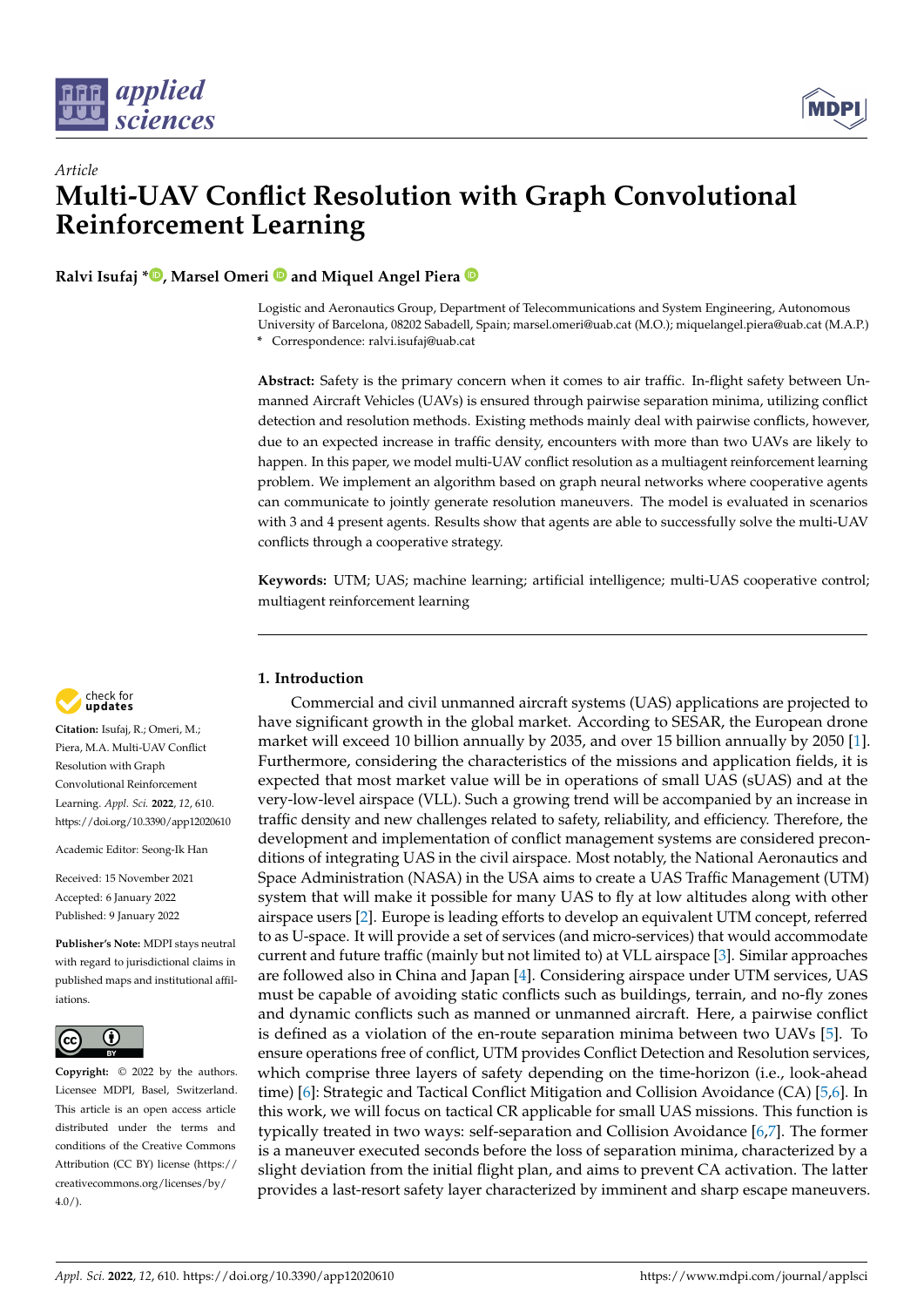Both functions above are encompassed within what is widely recognized as Detect and Avoid capability [\[8](#page-12-7)[,9\]](#page-12-8). Aligning with the up-to-date state-of-the-art, a loss of separation minima is referred to as Loss of Well Clear (LoWC). While there is no standard definition of Well Clear (WC), two related functions are associated with this state: Remain Well Clear (RWC), and Collision Avoidance (CA) [\[10\]](#page-12-9). In terms of tactical CD&R, RWC is equivalent to the self-separation function. Defining and computing RWC thresholds are an open research works, but they are mainly viewed as protection volume around UAS [\[11](#page-12-10)[–13\]](#page-13-0). This volume can be specified by spatial thresholds, temporal thresholds, or both at the same time. We follow the hockey-puck model [\[14](#page-13-1)[,15\]](#page-13-2) characterized by distance-based thresholds. In addition, the near-mid-air-collision (NMAC) represents the last safety volume. As the name suggests, a distance smaller than NMAC represents a very severe loss of well clear that could result in a collision in the worst case. This distance is usually defined based on the dimensions of the UAS and its navigation performance [\[16\]](#page-13-3).

There are many existing works that propose conflict resolution algorithms (see Section [2](#page-1-0) for a more detailed overview). However, the majority of these works focus mainly on pairwise conflicts. Nevertheless, with the expected increase in traffic density [\[1\]](#page-12-0) multi-UAV conflicts (i.e., involving more than 2 UAVs) are expected to occur. In this paper, multi-UAV conflict resolution is modeled as a multiagent reinforcement learning problem (MARL). More specifically, we utilize graph convolutional reinforcement learning [\[17\]](#page-13-4), where air traffic is modeled as a graph. The present UAV are the set of nodes, and single pairwise conflicts form the set of edges in the graph. The model used in this paper provides a communication mechanism between connected nodes in the graph. Such a mechanism facilitates learning and allows for the agents (in this work, an agent is an abstraction of a UAV. An agent must learn how to achieve a policy that solves conflicts through training in several multi-UAV conflict scenarios. The generated maneuvers are then forwarded to the UAVs in the actual scenario) to develop cooperative strategies. Multi-UAV conflicts are formally defined as compound conflicts, where multiple pairwise conflicts have tight spatial and temporal boundaries. In this work, we pose two research questions:

- **RQ1** Can multi-UAV conflicts be solved by modeling conflict resolution as a MARL problem?
- **RQ2** Do the agents learn any strategies in the conflict resolution process?

In this work, we first train a model in scenarios with three UAVs. After that, the same model is retrained to solve compound conflicts with four UAVs. This technique allows us to reuse the previously learned policies and refine them to a new set of scenarios, while efficiently training the new agent from scratch. Results show that agents are successfully able to solve compound conflicts in both cases.

The rest of the paper is organized as follows: some existing works are discussed in Section [2.](#page-1-0) Section [3](#page-2-0) describes the theoretical background necessary for this paper. In Section [4,](#page-5-0) the experimental setup is presented. Results are presented and discussed in Section [5,](#page-8-0) while in Section [6,](#page-11-0) we draw conclusions and propose steps for further research.

#### <span id="page-1-0"></span>**2. Related Work**

There are many essential contributions in the area of conflict resolution methods in aviation. These methods are widely classified into the geometric, force field methods, optimized trajectory, and Markov Decision Process (MDP) approaches (probabilistic) [\[18\]](#page-13-5). For detailed and comprehensive information on CD&R practices, we suggest Kuchar and Yang's review study [\[19\]](#page-13-6) and this review paper [\[20\]](#page-13-7) for more up-to-date content. We will focus only on the MDP method and provide a summary discussion below, as our work aligns with this group of methods. Aircraft and especially UAS operations are characterized by uncertain environments and stochastic events such as weather, multiple intruders, and Communication, Navigation, and Surveillance (CNS) failures; therefore, decision-making methods that adapt under such conditions are necessary. MDP and more recent Partial Observable MDP (POMDP) are methods that can have significant performance in such domains. Different techniques are used to solve MDP and/or POMDP problems, and most notable are reinforcement learning (RL) and deep reinforcement learning (DRL) meth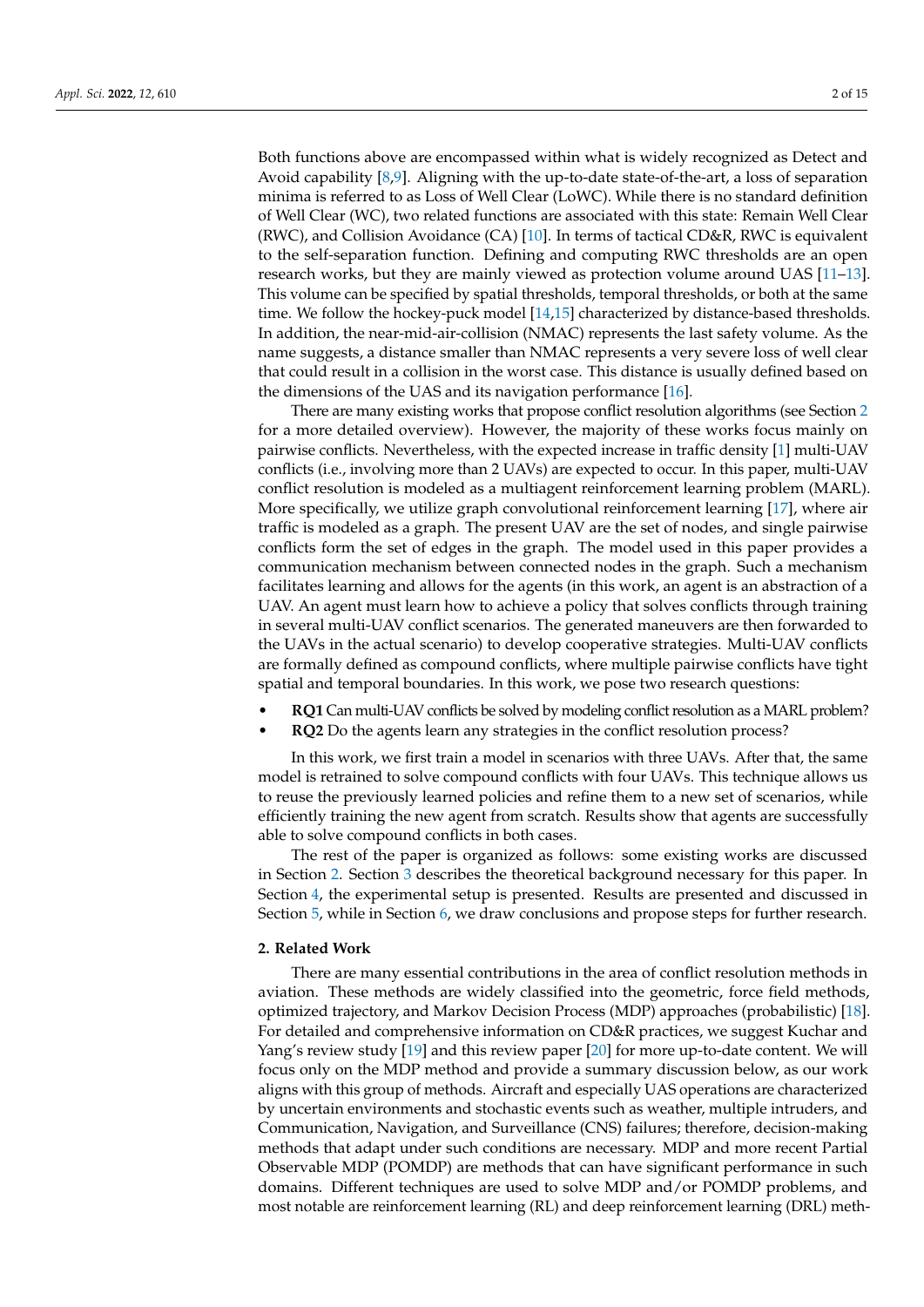ods. In Ref. [\[21\]](#page-13-8), the authors present an efficient MDP-based algorithm that provides self-separation functions for UAS in free airspace. A similar approach is followed here [\[22\]](#page-13-9), where the authors give a scalable multiagent computational guidance for separation assurance in Urban Air Mobility. In addition, they use RL techniques to solve the MDP problems. In a previous work [\[23\]](#page-13-10), a conflict resolution system is applied to mitigate conflicts between UAS. Ribeiro et al. [\[24\]](#page-13-11) consider a single-agent approach to conflict resolution through RL for unmanned aerial vehicles (UAVs). Furthermore, recent works saw the engagement of DRL methods, which behave better in multiagent environments and consider uncertainties. In this paper [\[25\]](#page-13-12), the authors model pairwise conflict resolutions as a multiagent reinforcement learning (MARL) problem. They use Multiagent Deep Deterministic Policy Gradient (MADDPG) [\[26\]](#page-13-13) to train two agents, representing each aircraft in a conflict pair, capable of efficiently solving conflicts in the presence of surrounding traffic by considering heading and speed changes. In Ref. [\[27\]](#page-13-14), the authors use the Deep Deterministic Policy Gradient (DDPG) technique to mitigate conflicts in high density scenarios and uncertainties. Brittain et al. [\[28\]](#page-13-15) used a deep multiagent reinforcement learning framework to ensure autonomous separation between aircraft. Dalmau et al. [\[29\]](#page-13-16) used Message Passing Neural Networks (MPNN) to model air traffic control as a multiagent reinforcement learning system where agents must ensure conflict free flight through a sector.

While these papers consider a multiaircraft (manned or unmanned) setting, they do not particularly consider small UAS performance capabilities (i.e., high yaw rate). Also, a common assumption is that the flight trajectories should be within a predefined airspace sector. In a UTM environment airspace is not necessarily segregated into sectors. Additionally, small UAS characteristics can directly effect how the action space is modelled. Moreover, approaches with a multi-UAV setting do not consider the effects of cooperation on the resolution manoeuvres. In this work, we propose a multi-UAV conflict resolution method suitable for sUAS operations and attempt to achieve cooperation between the agents.

These methods (RL and DRL) are considered very important for the development of the Aircraft Collision Avoidance System (ACAS-X), which will be extended into ACAS-Xu, ACAS-sXu, and so on, to accommodate all airspace users [\[30\]](#page-13-17).

#### <span id="page-2-0"></span>**3. Theoretical Background**

In this section, we will briefly describe the main theoretical background necessary for our work. However, it is not feasible to properly cover all necessary details. Therefore, we refer the readers to some works that give a comprehensive explanation of the concepts used in our work [\[31](#page-13-18)[–33\]](#page-13-19).

### *3.1. Reinforcement Learning*

Reinforcement Learning (RL) is a paradigm of machine learning which deals with sequential decision making [\[31\]](#page-13-18). A given RL problem is formalized by a Markov Decision Process (MDP), which is a discrete time stochastic control process [\[34\]](#page-13-20) that consists of a 4-tuple (*S*, *A*, *T*, *R*), where:

- *S* is the state space,
- *A* is the action space,
- $T : S \times A \times S \rightarrow [0,1]$  is the transition function which is a set of conditional probabilities between states,
- $R: S \times A \times S \rightarrow \mathbb{R}$  is the reward function

In RL, an agent makes decisions in an environment to maximize a certain notion of cumulative reward G, defined as follows:

$$
G_t = R_{t+1} + \gamma R_{t+2} + \gamma^2 R_{t+3} + \dots = \sum_{k=0}^{\infty} \gamma^k R_{t+k+1}
$$
 (1)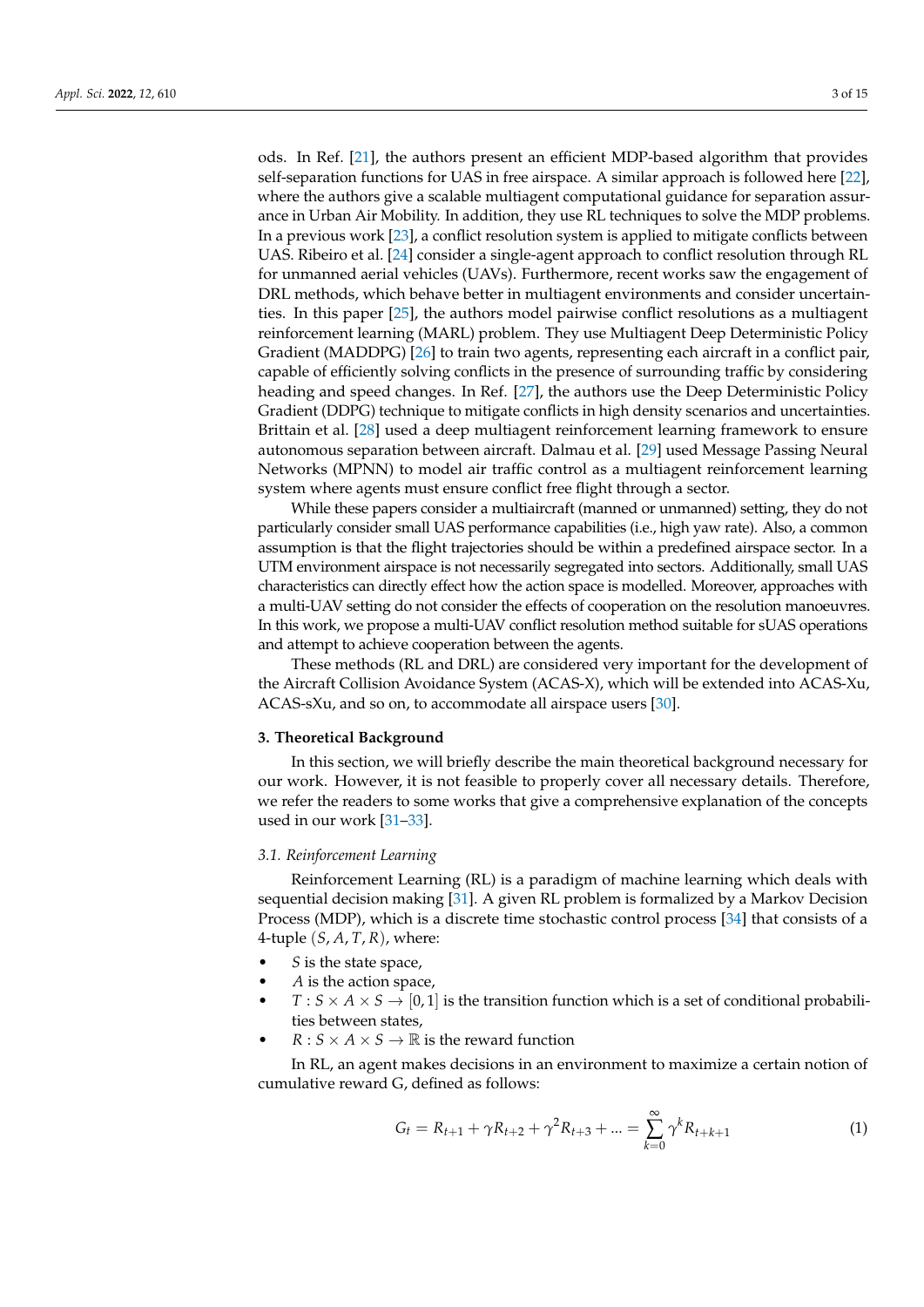where  $\gamma$  is a discount factor between 0 and 1. Its task is to inform the agent how relevant immediate rewards are in relation to rewards further in the future. The higher *γ* is the more the agent will care about future consequences.

The agent improves incrementally by modifying its behavior according to previous experience. The agent does not strictly require complete information or knowledge of the environment; it only needs to interact with it and gather information [\[35\]](#page-13-21).

The RL agents starts at an initial state  $s_0 \in S$  and at each time step *t* must take an action  $a_t \in T$ . Then, the agent gets a reward  $r_t \in R$  from the environment. The states then transitions to  $s_{t+1} \in S$ , which is dictated by the taken action and the dynamics of the environment. Finally, the agent stops interacting with the environment when it reaches a defined goal state.

The agent's behavior is encoded into a policy  $\pi$ , which can be deterministic  $\pi : S \to A$ , or stochastic  $\pi : S \times A \rightarrow [0, 1].$ 

There are two ways that are used to predict the total future discounted reward: the value function *V <sup>π</sup>* and the action-value function *Qπ*, defined as follows:

$$
V^{\pi}(s) = \mathbb{E}_{\pi}(R_t|s_t = s)
$$
\n(2)

$$
Q^{\pi}(s, a) = \mathbb{E}_{\pi}(R_t | s_t = s, a_t = a)
$$
\n(3)

The value function represents the future expected reward in the current state if the policy  $\pi$  is followed, while action-value function represents expected rewards for stateaction pairs following policy  $\pi$ . Ultimately, the goal of all RL algorithms is to solve either of these functions.

Q-learning is one most prominent algorithms for solving RL problems. There, an agent must learn to estimate the optimal action-value function in the form of a table with as many state-action pair entries as possible [\[29\]](#page-13-16). However, in cases where the state space or action space (or both) are continuous, there are infinitely many state-action pairs, which makes it unfeasible to store the values in table. In those cases, a function is used to approximate the Q function. Such a function with parameters *µ*, is optimized through an objective function based on the Bellman equation [\[34\]](#page-13-20).

In the case of Deep Q-Networks (DQN) [\[36\]](#page-13-22), the Q function approximators are neural networks. However, several issue arise when applying deep learning directly on a RL problem. First, in RL rewards can be sparse or delayed, which hinders neural networks, as they rely on directly gained feedback. Additionally, the data that are obtained from an RL problem are highly correlated and lastly, the data distribution changes as the policy does, making it nonstationary, which further impairs the learning capabilities of neural networks. To overcome these issues, several modifications must be. Experience replay is used to mitigate the issue of sample autocorrelation [\[36\]](#page-13-22). In this technique, the agent's experience is stored at each time step in a replay buffer. the memory is sampled randomly and is used to update the networks. When the replay buffer becomes full, the simplest solution is to discard the oldest samples. The nonstationarity of the data makes the training unstable, which can lead to undesired phenomena such as *catastrophic forgetting*, where the agent suddenly "forgets" how to solve the task after apparently having learned a suitable policy. Such an issue can be mitigated using *target networks*, which is an identical network to the one used to learn the Q function, that is held constant to serve as a stable target for learning for a fixed number of time steps.

## *3.2. Multiagent Reinforcement Learning*

Multiagent Reinforcement Learning (MARL) is an extension of classical RL where there are more than one agents in the environment. This is formalized through partially observable Markov games [\[37\]](#page-13-23), which are decision processes for  $\mathbb N$  agents.

Similarly to MDPs, Markov games have a set of actions. However, in this case, the environment is not fully observable by the agents. Therefore, the Markov game has a set of observations *O*1, ...,*O<sup>N</sup>* for each agent. Similarly to single agent RL, in the MARL setting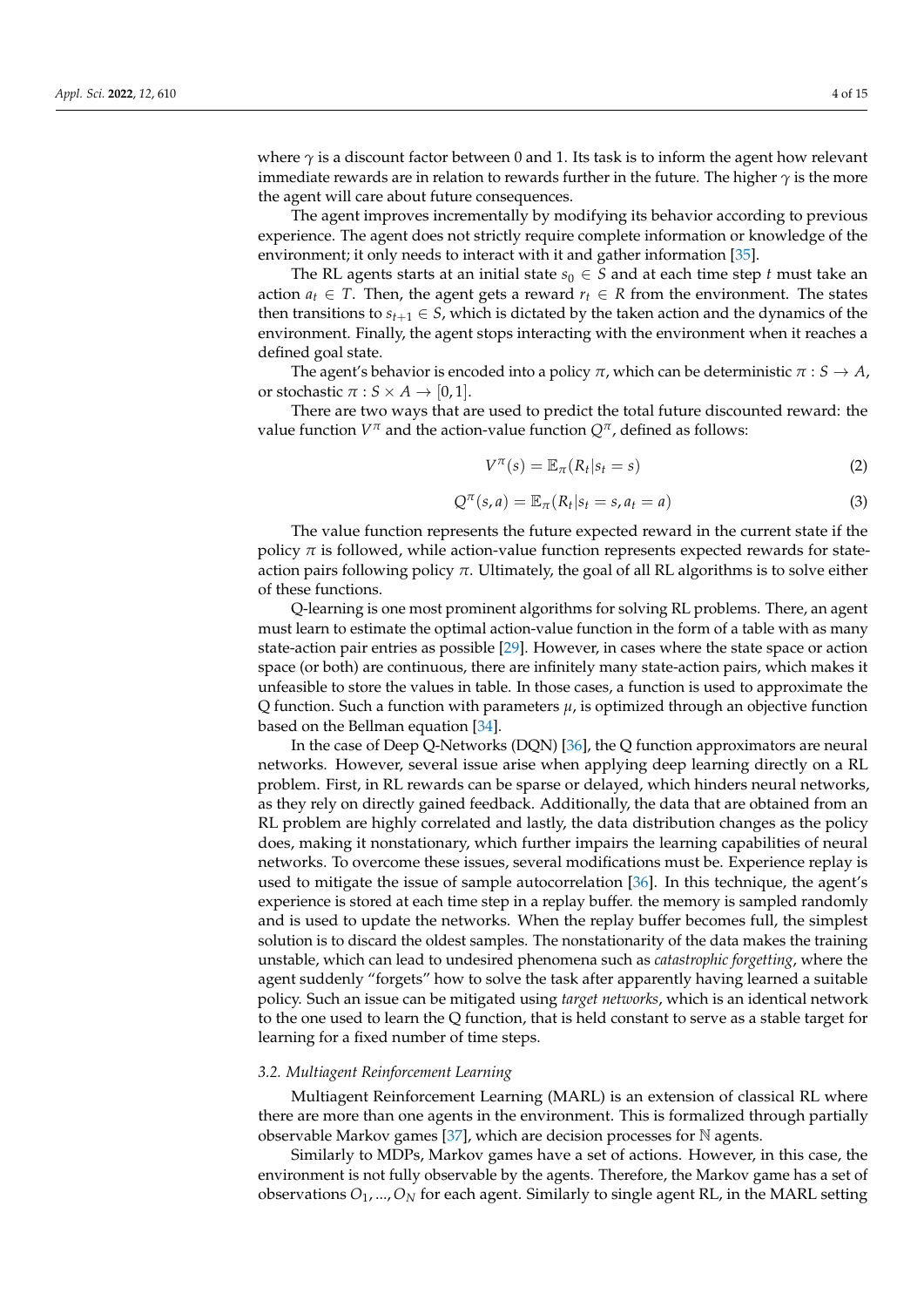agents take actions according to their policy and obtain rewards. The goal of the agents is to maximize personal and total expected reward.

#### *3.3. Graph Convolutional Reinforcement Learning*

While deep learning proved effective in capturing patterns of Euclidean data, there are a number of applications where data are represented as graphs [\[38\]](#page-13-24). The complexity of graph data has imposed significant challenges on existing deep learning algorithms. A graph can be irregular and dynamic, as it can have a variable number of nodes and the connections between nodes can change over time. Furthermore, existing deep learning algorithms largely assume the data to be independent, which does not hold for graph data.

Recently, there was an increasing number of works that extend deep learning approaches to graph data, called Graph Neural Networks (GNNs). Variants include: Graph Attention Networks (GATs) [\[39\]](#page-13-25), Graph Convolutional Networks (GCNs) [\[40\]](#page-13-26) and Message Passing Neural Networks (MPNNs) [\[41\]](#page-13-27). We refer the reader to [\[38\]](#page-13-24), for a comprehensive review of GNNs.

In the case of MARL, communication is often cited as a key ability for cooperative agents [\[17,](#page-13-4)[29\]](#page-13-16). In such a setting, agents exchange information before taking an action.

In this work, we will use Graph Convolutional Reinforcement Learning [\[17\]](#page-13-4) (dubbed DGN by its authors), which is a GNN algorithm for cooperative agents.

In DGN, the multiagent environment is modeled as a graph  $\mathcal{G} = (\mathcal{V}, \mathcal{E})$ , where  $\mathcal{V}$  is the set of nodes and  $\mathcal E$  is the set of edges. Each agent is a node and the local observation of the agent are the features of the node. Each node  $i$  has a set of neighbors  $\mathbb{B}_i$ , where  $(i, j) \in \mathcal{E}$ ,  $\forall j \in \mathbb{B}_i$ . The set of neighbors is defined according to some criteria, depending on the environment and changes over time. In DGN, neighbor nodes can communicate with each other. Such a choice leads to the agents only considering local information when making their decisions. Another option would be to consider all agents in the environment, however, this comes with higher computational complexity.

DGN has three modules: an observation encoder, convolutional layer and Q network. The observation of an agent *i* at time step *t*,  $o_{i^t}$  is encoded into a feature vector  $h_{i^t}$  by a Multi Layer Perceptron (MLP). The convolutional layer combines the feature vectors in the local region and generates a latent feature vector *h*<sup>1</sup>  $t'_{i'}$ . The receptive field of the agents increase by stacking more convolutional layers on top of each other. An important property of the convolutional layer is that it should be invariant from the order of the input feature vectors. Furthermore, such a layer must be effective in learning how to abstract the relation between agents as to combine the input features.

DGN uses multihead dot-product attention [\[42\]](#page-14-0), which is an implementation of attention which runs the attention mechanism several times in parallel, to compute interactions between agents (we refer the reader to [\[17](#page-13-4)[,42\]](#page-14-0) for a detailed overview of the attention mechanism). Let us denote with  $\mathbb{B}_{+i}$  the set of neighbors  $\mathbb{B}_i$  and agent *i*. The input features of the agent *i* are projected into query *Q*, key *K* and value *V* representation by every attention head. For an attention head *m* the relation for  $i, j \in \mathbb{B}_{+i}$  is as follows:

$$
\alpha_{ij}^{m} = \frac{exp(\tau \cdot W_Q^m h_i \cdot (W_K^m h_j)^T)}{\sum_{a \in \mathbb{B}_{+i}} exp(\tau \cdot W_Q^m h_i \cdot (W_K^m h_a)^T)))}
$$
(4)

where  $\tau$  is a scaling factor and  $W^m_Q$  and  $W^m_K$  are the weight matrices of the query and key for attention head *m*. The representations of the input features are weighted by the relation and summed together, which is done for each head *m*. The outputs of all attention heads for an agent *i* are concatenated and then fed into a MLP *σ* as follows:

$$
h'_{i} = \sigma(concatenate(\sum_{a \in \mathbb{B}_{+i}} \alpha_{ij}^{m} W_{V}^{m} h_{a}, \forall m \in M))
$$
\n(5)

The graph representing the agents and the interactions between them is formalized through and adjacency matrix *C*, where the *i*th row contains a 1 for each agent in  $\mathbb{B}_i$  and 0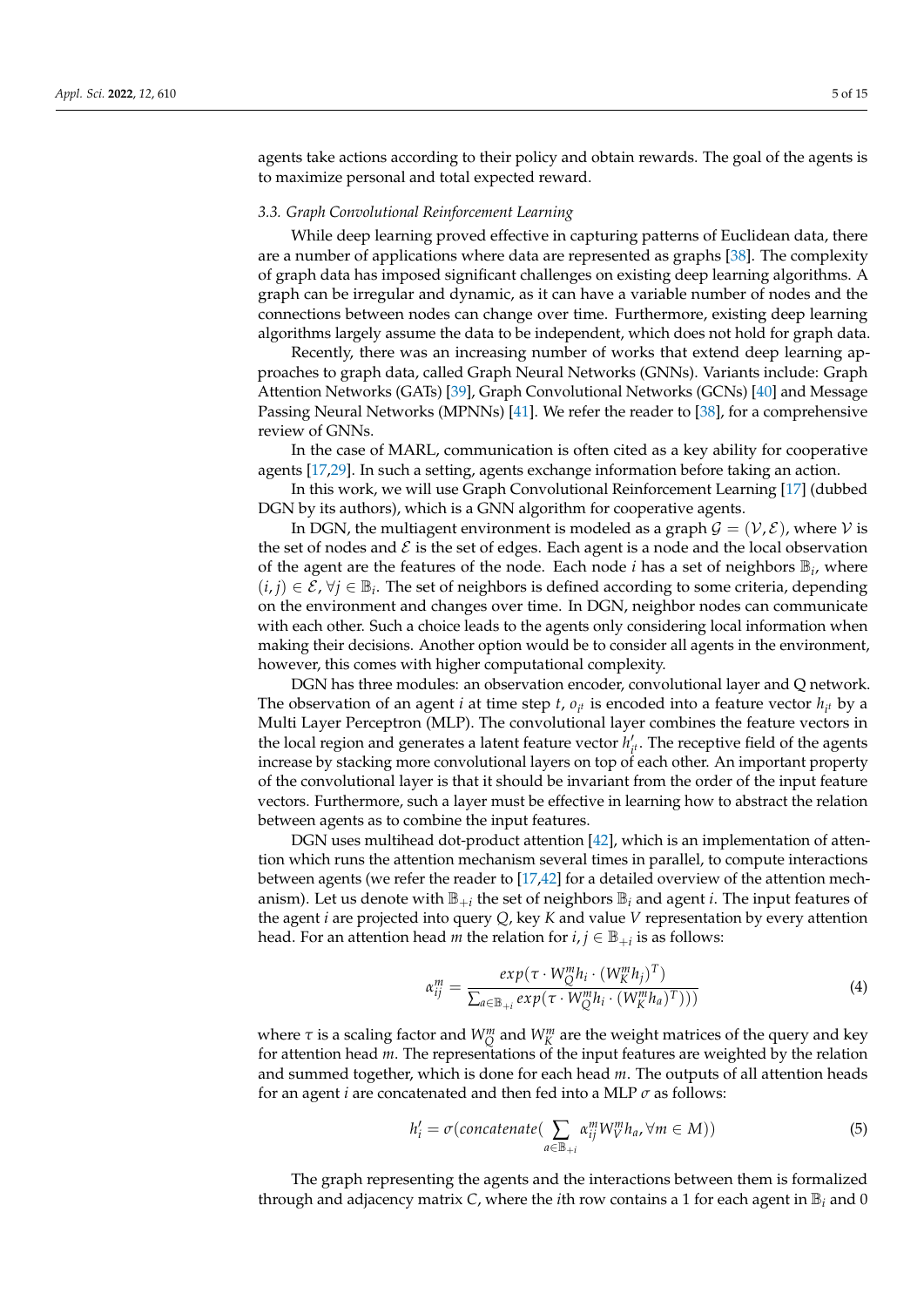for any agents not in the neighborhood of *i*. The feature vectors are merged into a feature matrix *F* with size  $N \times L$  where *N* is the number of agents and *L* is the length of the feature vector. The feature vectors in the local region of agent *i* are obtained by  $C_i \times F$ .

The Q network in DGN is a common network as described in II.B. However, in DGN, the outputs of the graph convolution layer are concatenated and fed into the network. At each time step, the tuple  $(O, A, O', R, C)$  is stored in the replay buffer, where  $O$  and  $O'$  are the current and next observations, *A* is the set of actions, *R* isthe set of rewards and *C* is the adjacency matrix. During training, a random minibatch of size S is sampled from the buffer and the loss is minimized as follows:

$$
\mathcal{L}(\theta) = \frac{1}{S} \sum_{S} \frac{1}{N} \sum_{i=1}^{N} (y_i - Q(O_{i,C,a_i}; \theta))^2
$$
\n(6)

where *y<sup>i</sup>* indicates the return. Another factor that can impact the training of the Q network is the dynamic nature of the graph, which can change from one time step to the other. To mitigate this, the adjacency matrix (*C*) is kept unchanged in two successive time steps when computing the Q values in training. Finally, the target network with parameters  $\theta^{\tilde{l}}$  is updated from the Q network with parameters *θ* as follows:

$$
\theta' = \beta \theta + (1 - \beta)\theta'
$$
 (7)

where  $\beta$  indicates the importance of the new parameters in the target network.

#### <span id="page-5-0"></span>**4. Experimental Setup**

## *4.1. Compound Conflicts*

In this work, we consider multi-UAV conflicts. However, multiple pairwise conflicts can have varying spatial and temporal boundaries, i.e., their overlap in space and time. Koca et al. [\[43\]](#page-14-1), introduce the concept of a *compound ecosystem*, with an ecosystem being the set of aircraft affected by the occurrence of a conflict. They propose that multiple ecosystems can be considered together if they have at least one common member and the conflicts overlap in time more than 10% of their duration. For this work, we relax the requirements by not considering surrounding traffic, therefore proposing the concept of a *compound conflict*. As such, multiple pairwise conflicts can be considered collectively if and only if they share a common aircraft. We keep the temporal requirement the same as in [\[43\]](#page-14-1).

#### *4.2. Traffic as a Graph*

In this work, the multiagent environment is represented as a graph. Therefore, we must define how the graph is created for a given traffic scenario. To have a correct definition of a graph  $\mathcal{G} = (\mathcal{V}, \mathcal{E})$ , the set of nodes and edges is required.

In DGN, the nodes are the agents present in the environment. We keep the same approach by considering the UAVs as nodes in a given traffic scenario. An edge is created between two UAVs if and only if a conflict between them was detected. This choice is motivated by the fact that in DGN, agents communicate with their neighbors first and foremost. Therefore, we make this choice to facilitate cooperation between UAVs that are in conflict.

#### *4.3. Training Environment*

To model compound conflict resolution as a MARL problem, the underlying Markov decision process must be formalized. Thus, we have to determine the state space, action space, and reward function. As we are considering cooperative agents, the ultimate goal is to maximize the joined reward. Therefore, all agents have the same reward structure.

#### 4.3.1. State Space

The representation of the states of the environment is one of the most critical factors that can impact the learning capability and performance of the agents. Typically, the state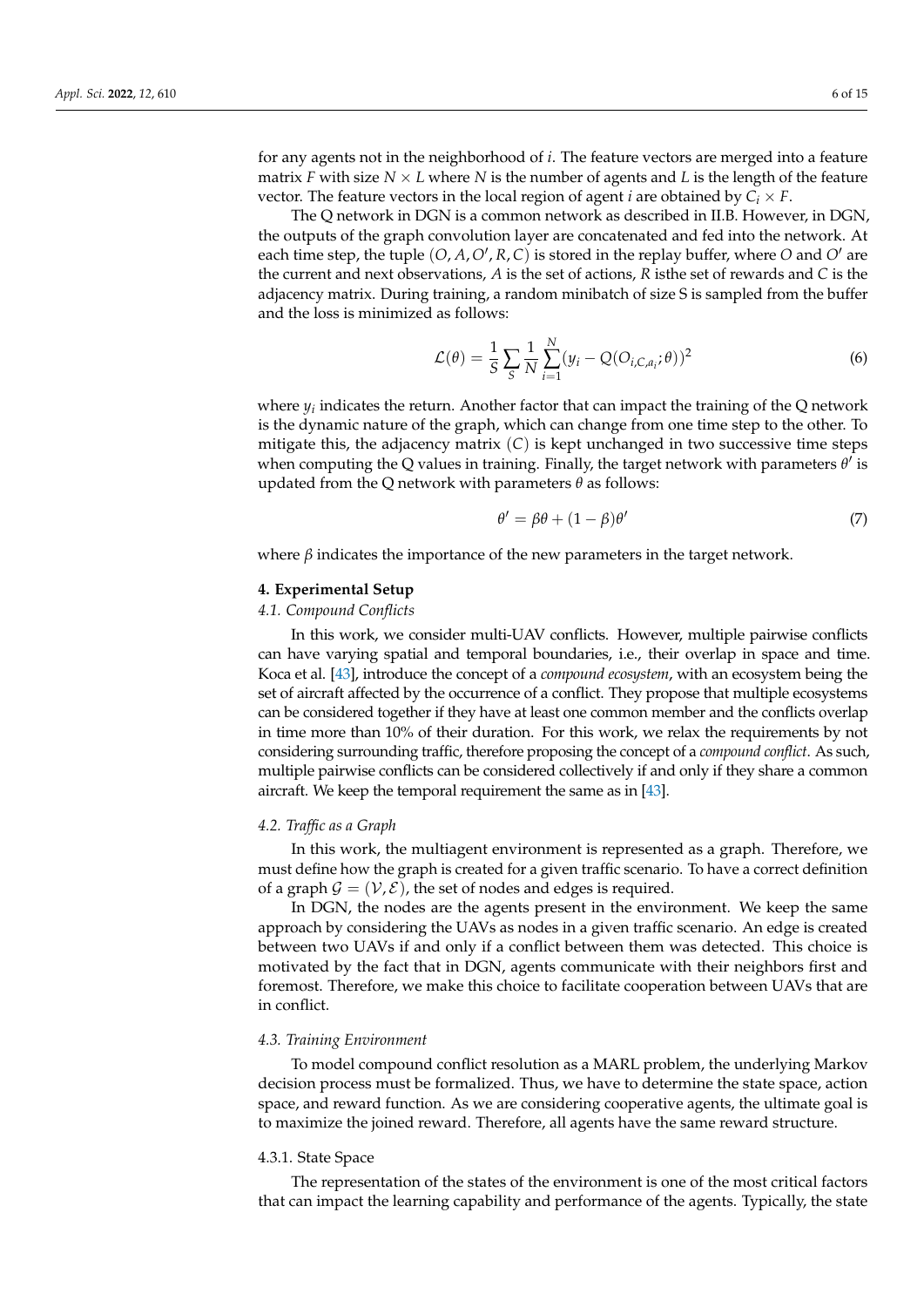is formalized through a vector of a certain dimensionality, which should provide enough information to facilitate learning. Nevertheless, representations with higher dimensionality will suffer from a higher computational effort to train an effective model.

Therefore, in this work we take the state representation proposed by Isufaj et al. [\[25\]](#page-13-12), where the state is formalized through the agents' position and speed information. More specifically the state  $s_i$  of an agent is the vector  $s_i = [lat, lon, hdg, spl]$ , i.e., latitude, longitude, heading, and speed. These values are normalized into the range  $[0,1]$  to make it easier for the model to be trained.

### 4.3.2. Action Space

In this work, we only consider solutions through heading changes, thus speed and altitude changes are ignored. As such, agents can choose to take on of three actions at each decision time step: turn left, turn right, do nothing, where each track change corresponds to a heading change of 15° in either direction. Agents must make a decision every 2 s.

#### 4.3.3. Reward Function

Once the agents take an action according to their policy, they will receive a reward from the environment *ri*,*<sup>t</sup>* for the current time step, which indicates the quality of the action. Thus, a carefully constructed reward function is crucial in achieving desirable performance [\[25\]](#page-13-12).

In our case, the reward consists of three terms. First, the *number of conflicts* term punishes agents according to the number of conflicts. The more conflicts the agent is in, the more it will have the incentive to solve the conflicts. Furthermore, the *deviation term* penalizes the agents for solutions that drift the agent from its original track. In this work, if an agent has deviated more than  $90^\circ$  from the original route, it is penalized heavily. In cases where it has not, it is penalized as a fraction of the current deviation to the maximal deviation.This fraction is proportional to the maximal deviation. Such a term indirectly also incentivizes the agents to solve the conflicts as soon as possible, as the quicker the conflicts are solved, the less of a negative reward the agent will get. Lastly, through the *severity term*, the agents are encouraged to solve the most severe conflicts first. This term considers more severe conflicts, i.e., smaller distance at CPA, as more important to solve first. Formally, the reward function is as follows:

$$
r_{i,t} = w_1 \sum_{\mathcal{E}(i)} -1 + w_2 \begin{cases} -\frac{|\mu - \mu'|}{90} & \text{if } |\mu - \mu'| < 90\\ -10 & \text{otherwise} \end{cases}
$$
  
+ 
$$
(-w_3(1 - exp(1 - \frac{1}{(\frac{d_{cpa}}{d_{thresh}})^{1/2}})))
$$
 (8)

where  $w_1, w_2, w_3$  are positive weights that indicate the importance of each term,  $\mathcal{E}(i)$  indicates all the agents that have an edge with *i*,  $\mu$  and  $\mu'$  are the original and current heading and *dcpa* and *dthresh* are the distance at CPA self-separation distance. The formulation of the *severity term* is used to exponentially penalize conflicts with higher severities. It ranges from 0 to 1. In this paper,  $w_1$ ,  $w_2$ ,  $w_3$  are kept equal, however in future work these can be extended to be learnable parameters. The total reward for a given time step *t* is:

$$
R_t = \sum_{i}^{N} r_{i,t} \tag{9}
$$

where *N* is the total number of agents.

#### *4.4. Simulation Environment*

Simulations were run on the Air Traffic Simulator BlueSky [\[44\]](#page-14-2). The simulator was chosen primarily because it is an open-source tool, allowing for more transparency in developing and evaluating the proposed model. Furthermore, BlueSky has an Airborne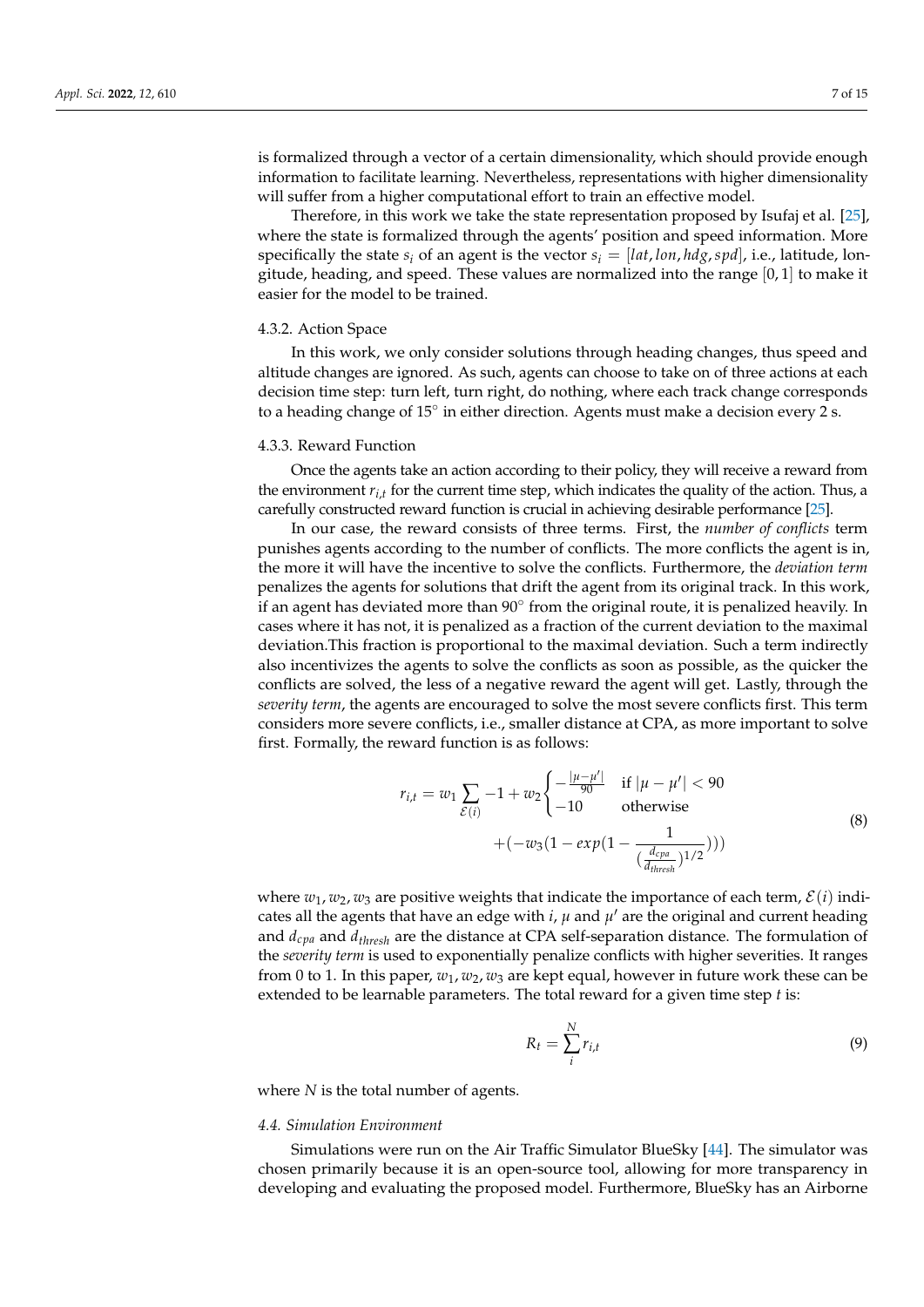Separation Assurance System (ASAS), supporting different CD&R methods. This allows for different resolution algorithms to be evaluated under the same conditions and scenarios.

### *4.5. Data Generation*

Algorithm [1](#page-7-0) describes the procedure to generate the training scenarios. In this work, we consider compound conflicts with 3 and 4 UAVs. To create the multi-UAV conflict, first, a reference aircraft is initialized, with a heading sampled from a uniform distribution from 0° to 360°. Then, this aircraft is added to the set of created aircraft. To generate the rest of the conflicting UAVs, we sample from the set of the created ones. Then, a conflict angle is chosen from the list  $[0^{\circ}, 45^{\circ}, 90^{\circ}, 90^{\circ}, 135^{\circ}, 180^{\circ}, -135^{\circ}, -45^{\circ}]$ . Next, to add some variance to the intrusion headings, a variance in the range  $[-10^{\circ}, 10^{\circ}]$  is added to each case. After that, the severity of the conflict is decided by sampling from a uniform distribution between 0.1 and 1. Finally, we set the time the new aircraft enters in conflict with the randomly chosen aircraft to 15 s. The CRECONF function is taken from the BlueSky simulator, and it provides the location and speed of a new conflicting aircraft. However, as compound conflicts have temporal boundaries, no accidental conflicts are added in one look-ahead time, which is set to 8 s. This is checked by the CONFLICT function, also taken from BlueSky. To define the metrics for self-separation, we follow a similar approach as in [\[45](#page-14-3)[,46\]](#page-14-4). This threshold depends on the UAV maneuverability and its maximum airspeed. Whereas the innermost layer will be modeled according to the Near Mid Air Collision concept, as a circle with radius:  $R_{NMAC} = 2 \times$  Maximum Wing Span + Total System Error (TSE). The self-separation can be calculated by (10).

# <span id="page-7-0"></span>**Algorithm 1** Data Generation Algorithm

```
procedure GENERATE(target,spdmin,spdmax, tloss, tla)
   created ← ∅
   hdgscon f lict ← [0, 45, 90, 135, 180, −45, −135, −90]
   var ←10
   lat_{ref} \leftarrow 41.4lon_{ref} \leftarrow 2.15spdre f ←UNIFORM(speedmin,speedmax)
   hdg_{ref} \leftarrow \text{UNIFORM}(1, 360)ac_{ref} \leftarrow \text{AIRCRAFT}(lat_{ref}, lon_{ref}, spd_{ref}, hdg_{ref})created \leftarrow created \cup ac_{ref}while SIZE(created) < target do
       accepted ←False
       while accepted is False do
           hdg ←SAMPLE(hdgscon f lict)+UNIFORM(-var, var)
           severity ←UNIFORM(0.1,1)
           cpa ← threshold − (threshold × severity)
           chosen ←SAMPLE(created)
           acproposed ←CRECONF(hdg, cpa, tloss, chosen)
           in_{conf} \leftarrow \text{CONFLICT}(created, ac_{proposed}, t_{la})if incon f is False then
               accepted ←True
               created ∪ acproposed
           end if
       end while
   end while
   return created
end procedure
```

$$
R_t = R_{NMAC} + V_m \times t_m + \frac{V_m}{\omega_m} \tag{1}
$$

(10)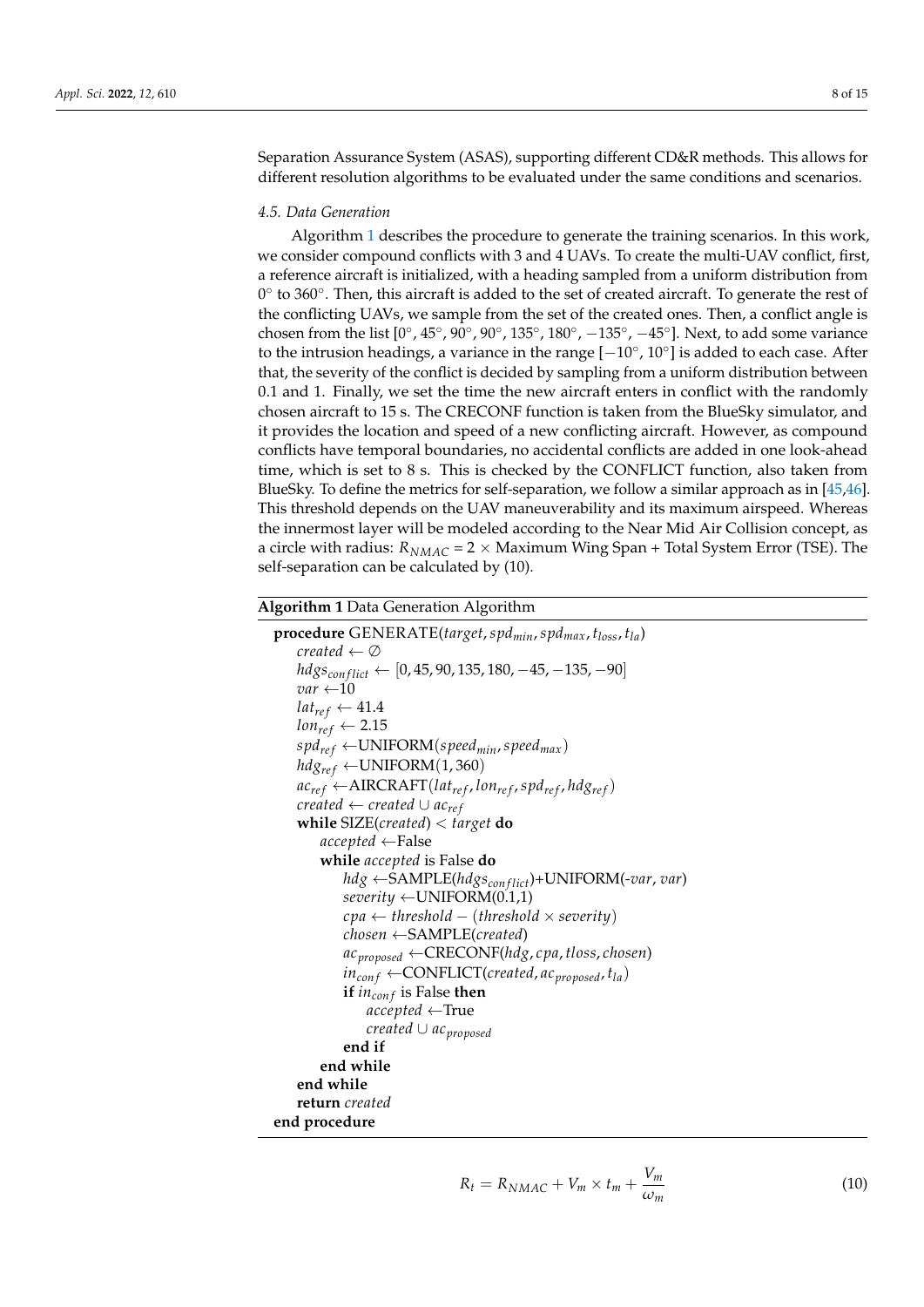where  $V_m$  and  $\omega_m$  are maximum airspeed and maximum yaw rate, respectively, while *t<sup>m</sup>* is the time needed for the UAV to make an avoidance maneuver. The self-separation threshold was set to 240 m, taking into account  $R_{NMAC} = 4$  m, maximum airspeed 15 m/s, and a maximum yaw rate of  $90^{\circ}/s$  As we are attempting to solve conflicts at the tactical level, a duration of 1 min per scenario was deemed suitable. The time metrics (i.e., tactical CD&R maneuver and look-ahead time) mentioned above are synthesized from the state of the art of CD&R in small UAS [\[12](#page-13-28)[,47,](#page-14-5)[48\]](#page-14-6).

## <span id="page-8-0"></span>**5. Simulation Results**

# *5.1. Conflict Resolution Performance*

The model (the code can be found at [https://github.com/risufaj/bluesky,](https://github.com/risufaj/bluesky) accessed on 13 November 2021) was trained for 10,000 episodes with scenarios of compound conflicts with 3 UAVs. Then, it was trained for a further 10,000 episodes with scenarios of compound conflicts with 4 UAVs. In this way, we utilize the learned policies of the previous agents to fine-tune them in the four-agent case and train the new agent from scratch. The models were trained on the Google Cloud Platform [\(https://cloud.google.com,](https://cloud.google.com) accessed on 13 November 2021) using an NVIDIA Tesla K80 GPU. The training lasted around 10 h.

Figure [1](#page-8-1) shows the evolution of the cumulative reward for both cases. As the agents are cooperative, we are interested in the overall reward that is gained per episode and do not concern ourselves with the individual rewards. In this work, we utilize negative rewards, so the maximum the agents can get is 0. In the case of the 4 agents the reward seems a bit lower, however this comes a result of there being one more agent present, which takes actions to solve the conflicts thus inflicting itself some negative rewards for going away from track.

<span id="page-8-1"></span>

**Figure 1.** Evolution of cumulative reward per episode.

According to the figure, the model converges on both occasions. This means that the agents are successfully able to improve their policies with gained experience. However, in the case with 3 present agents, the convergence happens around 2000 episodes, while around 4000 episodes are required for the 4 agent case. In the latter case, there are more possible scenarios that can be generated, therefore increasing the variance of situations that the agents are presented with. Furthermore, in the beginning of training the already present agents employ their learned policies, while the new agent is exploring the possible actions, which reduces the overall reward the agents get.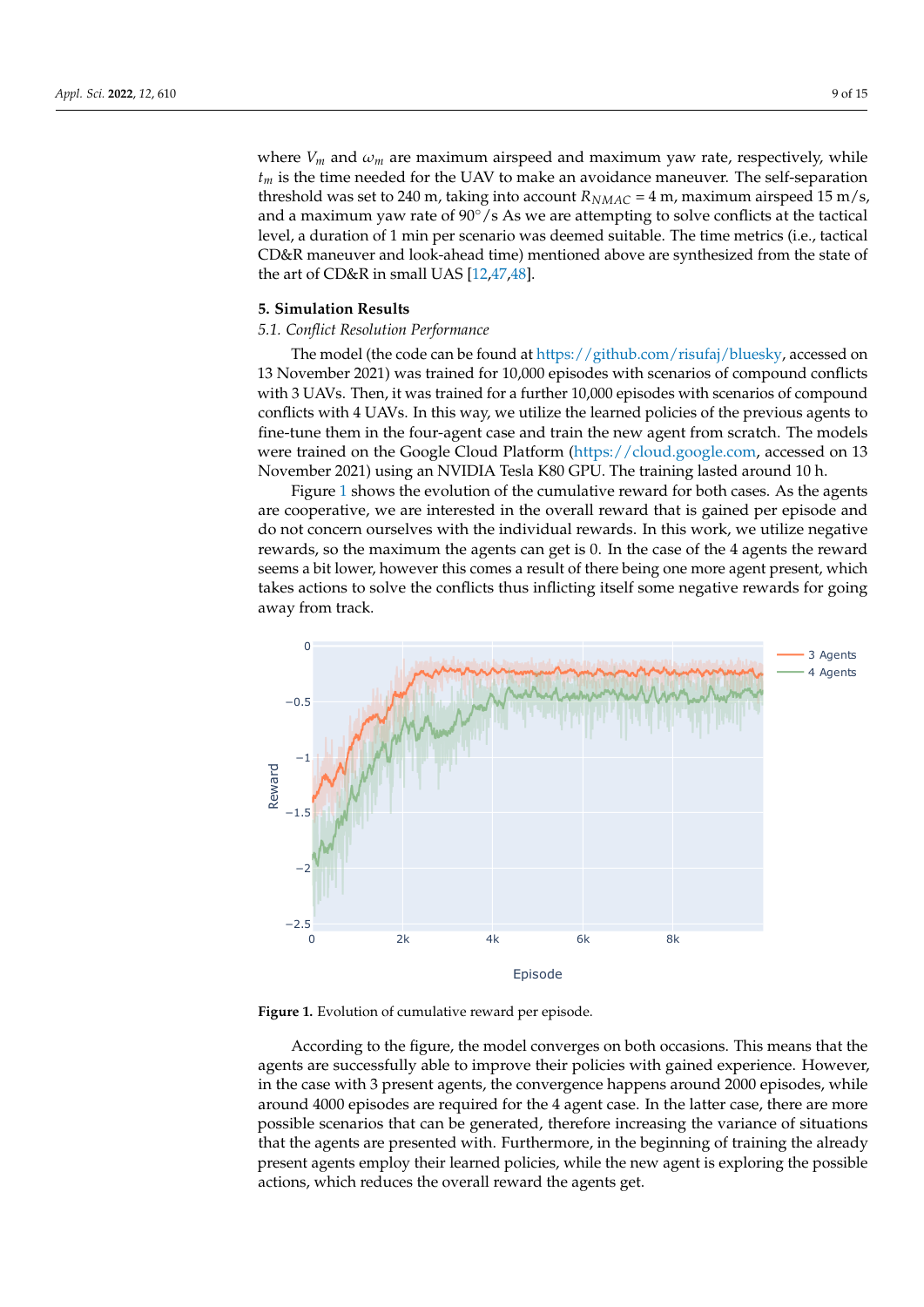In Figure [2](#page-9-0) the number of losses of separation (LOSS) is shown. The number of LOSS of the average unmitigated case (for both 3 and 4 agents) is shown with the dashed line. The reward performance translates directly to successfully avoiding LOSS. In the case with 3 present agents, after convergence the average LOSS per episode is less than 1. This indicates that the agents are able to successfully solve conflicts before violating the self-separation distance. In the case of the 4 agents compound conflict, the average is around 1 LOSS per episode. However, through our results, we note that the model manages to always avoid near misses in both cases, as the NMAC distance is never breached.

<span id="page-9-0"></span>



We can observe a similar evolution in Figure [1,](#page-8-1) with the retrained model performing slightly worse. In general, the case with four agents had more pairwise conflicts present, which makes the problem more difficult.

Table [1](#page-9-1) shows in how many episodes the compound conflict was solved, meaning no LOSS has occurred. The difference is similar to the number of extra epochs the 4 agents model needed to converge. As such, once the model converges it can generally manage to solve the compound conflict, thus fulfilling its task successfully. This result shows that the agents are able to solve conflicts through communicating with their neighbors.

<span id="page-9-1"></span>**Table 1.** Number of episodes compound conflicts solved.

| 3 Agents | 4 Agents |
|----------|----------|
| 5650     | 4461     |

In addition to solving conflicts, it is desirable for agents not to spend too much in a LOSS, as this can increase the risk of collisions. Such information is shown in Figure [3.](#page-10-0) The results shown there further confirm that the agents are able to improve their performance. In a similar trend, the case of the 3 agents compound conflict seems simpler to solve successfully, as the agents spend less than 5 s in a LOSS, with 5650 episodes not experiencing a LOSS (therefore no time steps in LOSS) Through the results presented in this section, **RQ1** can be answered. In both problem settings, agents can improve and eventually solve the majority of conflicts. Furthermore, even in cases where there are still conflicts present at the end of an episode, we observe that there are no NMACs present. Nevertheless, an approach where hard-coded maneuvers (i.e., Collision Avoidance) as a second layer of safety can be included.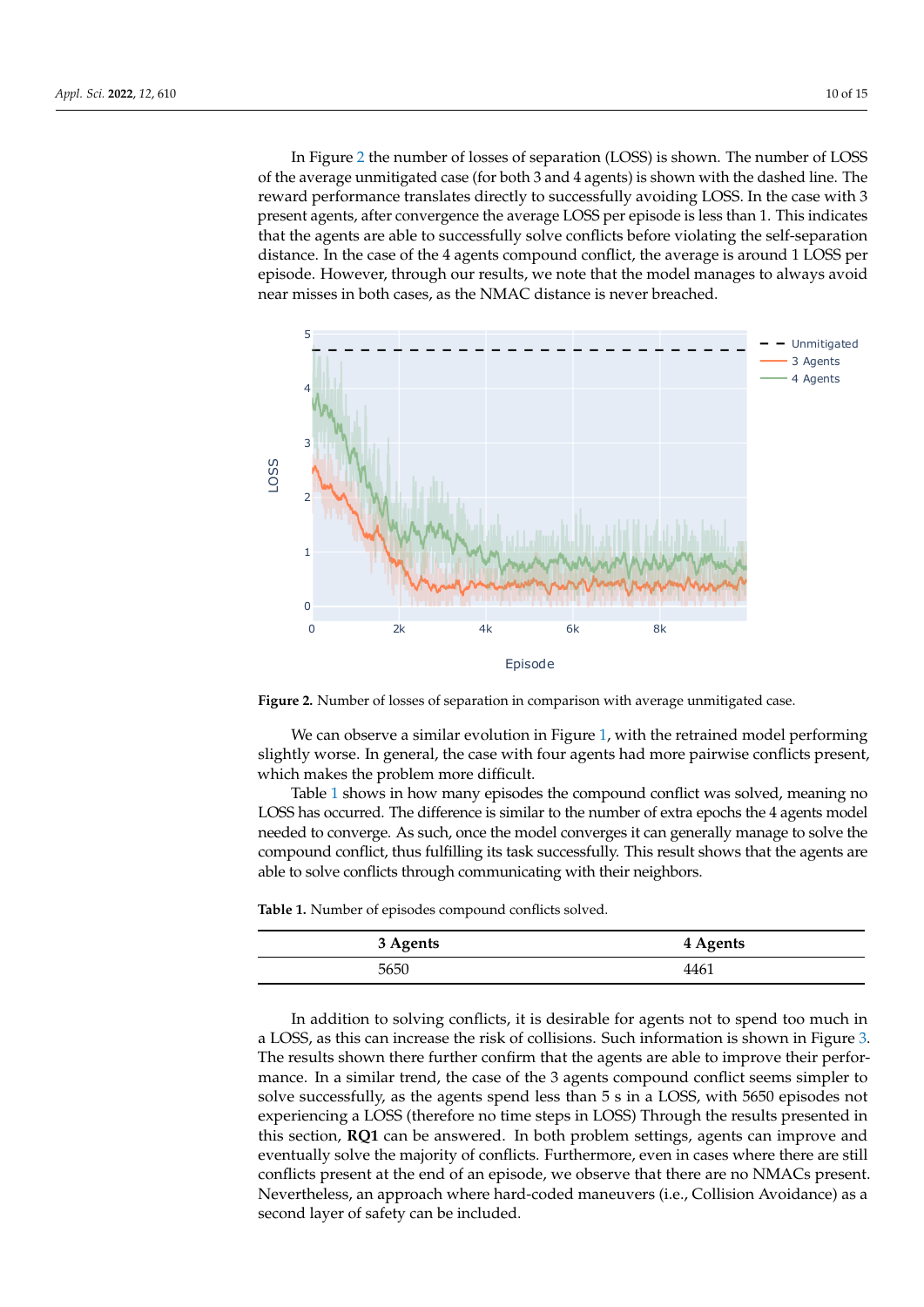<span id="page-10-0"></span>

**Figure 3.** Number of time steps spent in LOSS.

#### *5.2. Agent Behavior*

The results shown so far indicate that the agents manage to successfully learn how to solve the task. The model converges fast and maintains its knowledge of the system, thus avoiding the common forgetting issues.

However, it is important to understand what strategies they learned. This information is shown in Figures [4](#page-11-1) and [5.](#page-11-2) For the sake of simplicity, we only show the frequency of actions for the last 200 episodes.

We note that in both settings, the agents take the *go left* action in the majority of cases. While the direction of the action might not be as important, the learned strategy suggests that agents take the same action. This results in agents increasing the distance between them, as taking the same action head-on or crossing scenarios results in them going in different directions. However, in overtaking scenarios such a strategy does not immediately solve the conflict. Nevertheless, through the reward agents must learn that the conflict with the smallest CPA distance is the most urgent. As such, it can happen that agents prefer to delay the solution in an overtaking scenario, by taking several small changes in the same direction. While this is not immediately desirable, attempting to make a heading change to the opposite direction could create a more severe conflict with the head-on or crossing agents.

In this work, we do not put any restrictions to the agents and do not inject expert knowledge in them, thus they start learning from a blank state. The results show that the agents are able to learn a strategy that successfully solves the compound conflicts in scenarios with 3 and 4 agents. These results answer **RQ2**.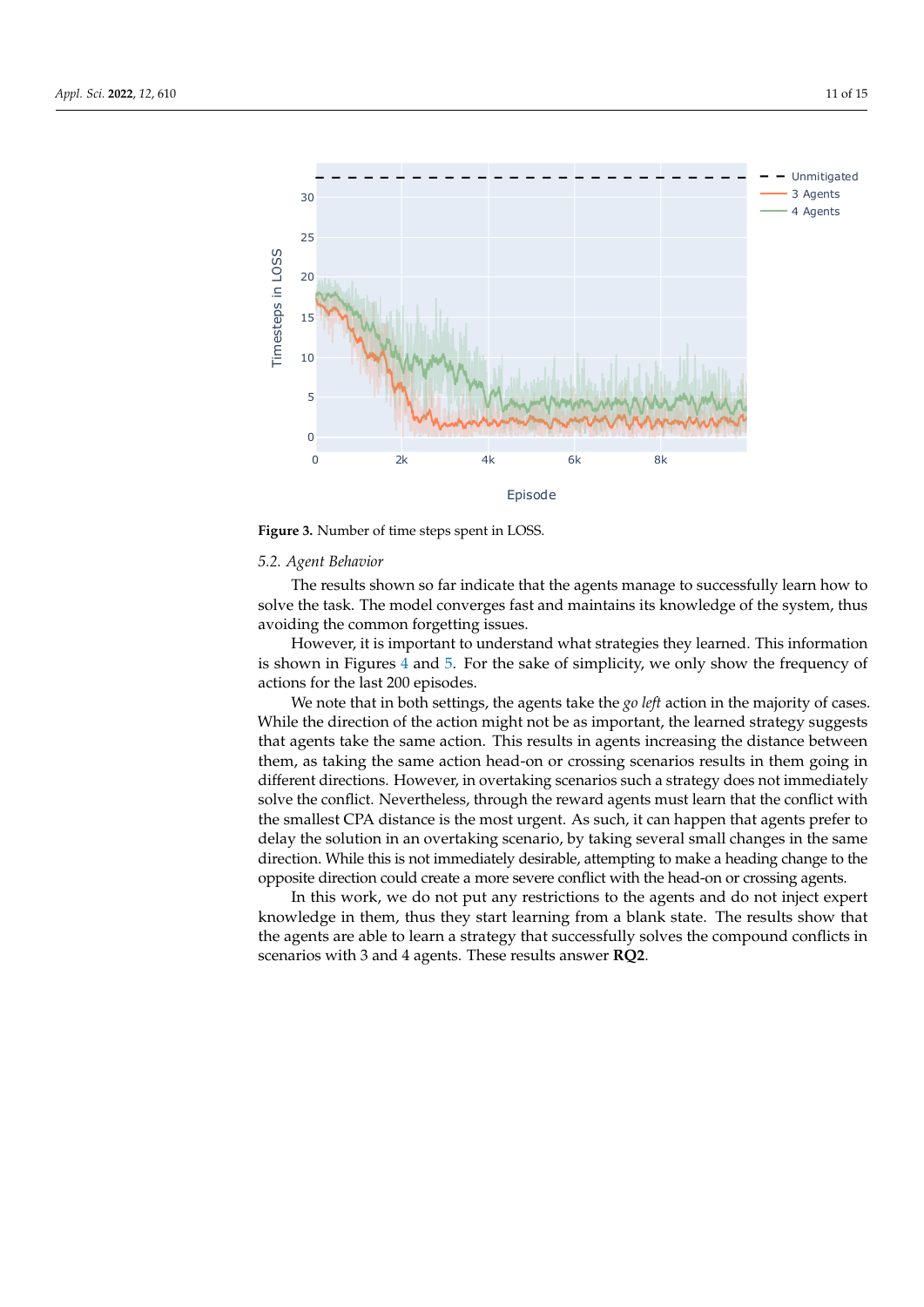<span id="page-11-1"></span>

<span id="page-11-2"></span>**Figure 4.** Frequency of actions for last 200 episodes of compound conflict with 3 agents.



**Figure 5.** Frequency of actions for last 200 episodes of compound conflict with 4 agents.

#### <span id="page-11-0"></span>**6. Conclusions and Future Work**

In this paper, we tackle multi-UAV conflict resolution by modeling it as a MARL problem with cooperative agents. Air traffic is represented as a graph with aircraft as nodes. An edge is created between every two aircraft in a pairwise conflict. We use *graph convolutional reinforcement learning*, which provides a communication mechanism between connected agents. This means that conflicting aircraft are allowed to communicate with each other and develop cooperative strategies. To formally define a multi-UAV conflict, we propose the concept of *compound conflicts*, which are conflicts that have tight spatial and temporal boundaries.

We first train a model that learns how to solve compound conflicts with 3 agents. After that, the same model is retrained to to solve compound conflicts with 4 agents. As a result, we are able to refine the policies learned in the previous setting, while added agent learns a desirable policy.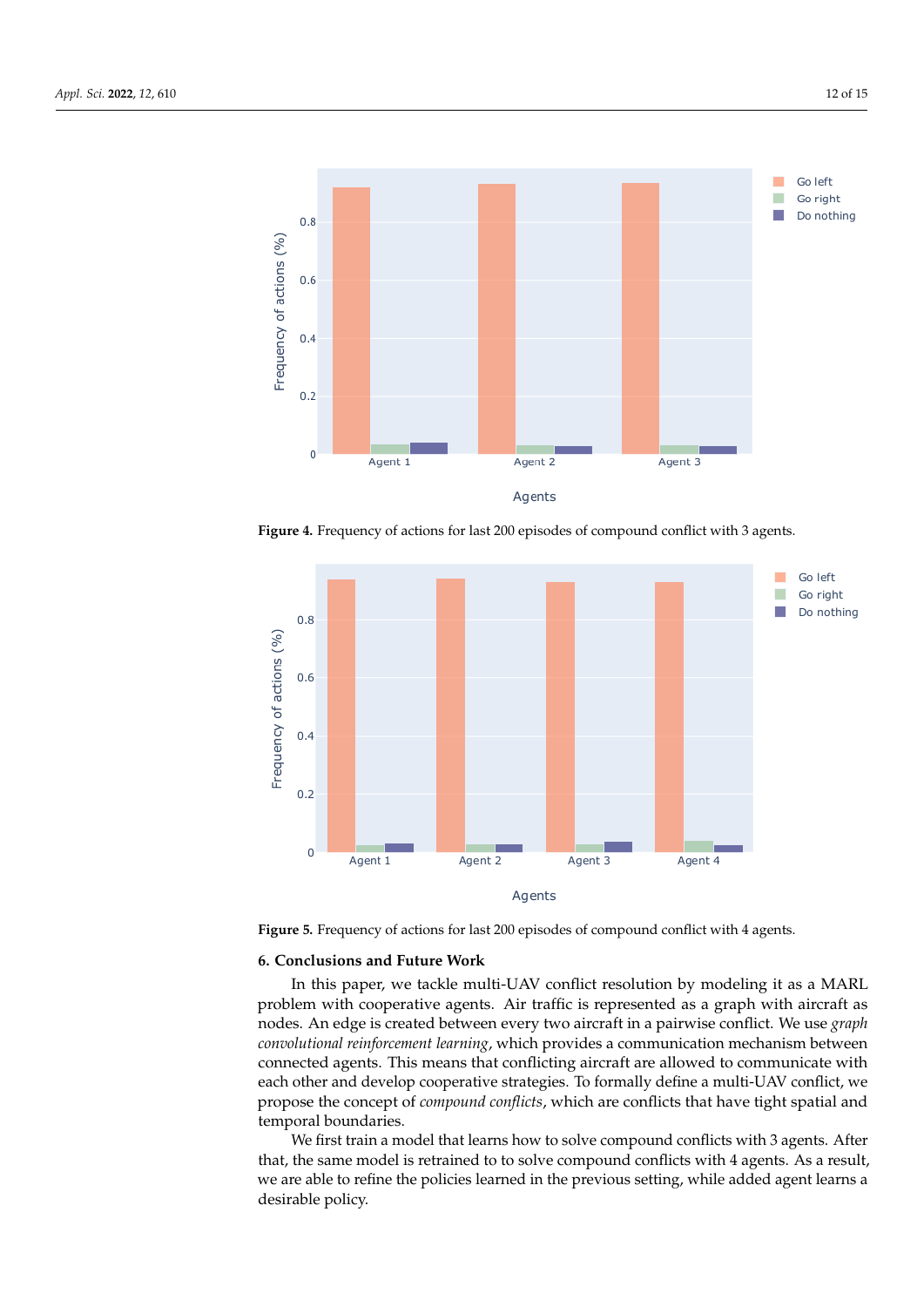Results show that the agents are able to improve their policies and thus solve the task. For both settings, we observe an improvement both in number of LOSS present and

duration of LOSS with the majority of scenarios after convergence having no LOSS (i.e., the compound conflict is solved). Furthermore, the agents are able to discover a strategy that increases the overall distance between them. As such, they effectively learn to solve the most severe conflicts first and then solve the remaining conflicts while making sure that no new conflicts are created.

However, there are several aspects that must be further researched. For instance, in this work we use a maximum of 4 agents in the scenario. In reality, the number of agents in a compound conflict can not be always decided beforehand, thus a solution that adapts to  $\mathcal N$  agents must be sought. Furthermore, the reward function could be further elaborated to include terms that deal with the quality of solutions, such as optimizing for battery usage or number of actions taken. Finally, the action space can be extended to include solutions by speed or altitude changes.

**Author Contributions:** Conceptualization R.I., M.O. and M.A.P.; software, R.I. and M.O.; methodology R.I., M.O. and M.A.P.; investigation R.I., M.O. and M.A.P.; supervision M.A.P.; original draft preparation, R.I. and M.O.; review and editing, R.I., M.O. and M.A.P. All authors have read and agreed to the published version of the manuscript.

**Funding:** This research has received funding in part from the SESAR Joint Undertaking under the European Union's Horizon 2020 Research and Innovation Programme under grant agreement No 783287 and in part from Spanish National Project EU-TM No TRA2017-88724-R. The opinions expressed herein reflect the authors' views only. Under no circumstances shall the SESAR Joint Undertaking be responsible for any use that may be made of the information contained herein.

**Institutional Review Board Statement:** Not applicable.

**Informed Consent Statement:** Not applicable.

**Data Availability Statement:** We have open sourced our implementation in this link [https://github.](https://github.com/risufaj/bluesky) [com/risufaj/bluesky](https://github.com/risufaj/bluesky) (accessed on 13 November 2021). There, the data generation algorithm showed in this paper has been implemented.

**Conflicts of Interest:** The authors declare no conflict of interest.

#### **References**

- <span id="page-12-0"></span>1. SESAR JU. *European Drones Outlook Study*; Single European Sky ATM Research; SESAR JU: Brussels, Belgium, 2016; p. 93.
- <span id="page-12-1"></span>2. Barrado, C.; Boyero, M.; Brucculeri, L.; Ferrara, G.; Hately, A.; Hullah, P.; Martin-Marrero, D.; Pastor, E.; Rushton, A.P.; Volkert, A. U-space concept of operations: A key enabler for opening airspace to emerging low-altitude operations. *Aerospace* **2020**, *7*, 24. [\[CrossRef\]](http://doi.org/10.3390/aerospace7030024)
- <span id="page-12-2"></span>3. Prevot, T.; Rios, J.; Kopardekar, P.; Robinson, J.E., III; Johnson, M.; Jung, J. UAS Traffic Management (UTM) Concept of Operations to Safely Enable Low Altitude Flight Operations. In Proceedings of the 16th AIAA Aviation Technology, Integration, and Operations Conference, Washington, DC, USA, 13–17 June 2016; pp. 1–16. [\[CrossRef\]](http://dx.doi.org/10.2514/6.2016-3292)
- <span id="page-12-3"></span>4. Zhang, J. UOMS in China. In Proceedings of the EU-China APP Drone Workshop, Shenzhen, China, 6–8 June 2018; pp. 6–8.
- <span id="page-12-4"></span>5. UTM—A Common Framework with Core Principles for Global Harmonization. Available online: [https://www.icao.int/safety/](https://www.icao.int/safety/UA/Documents/UTM%20Framework%20Edition%203.pdf) [UA/Documents/UTM%20Framework%20Edition%203.pdf](https://www.icao.int/safety/UA/Documents/UTM%20Framework%20Edition%203.pdf) (accessed on 11 October 2021).
- <span id="page-12-5"></span>6. NASA Conflict Management Model. Available online: [https://www.nasa.gov/sites/default/files/atoms/files/2020-johnson](https://www.nasa.gov/sites/default/files/atoms/files/2020-johnson-nasa-faa.pdf)[nasa-faa.pdf](https://www.nasa.gov/sites/default/files/atoms/files/2020-johnson-nasa-faa.pdf) (accessed on 11 October 2021).
- <span id="page-12-6"></span>7. Radanovic, M.; Omeri, M.; Piera, M.A. Test analysis of a scalable UAV conflict management framework. *Proc. Inst. Mech. Eng. Part G J. Aerosp. Eng.* **2019**, *233*, 6076–6088. [\[CrossRef\]](http://dx.doi.org/10.1177/0954410019875241)
- <span id="page-12-7"></span>8. Consiglio, M.; Muñoz, C.; Hagen, G.; Narkawicz, A.; Balachandran, S. ICAROUS: Integrated configurable algorithms for reliable operations of unmanned systems. In Proceedings of the 2016 IEEE/AIAA 35th Digital Avionics Systems Conference (DASC), Sacramento, CA, USA, 25–29 September 2016; pp. 1–5. [\[CrossRef\]](http://dx.doi.org/10.1109/DASC.2016.7778033)
- <span id="page-12-8"></span>9. Johnson, S.C.; Petzen, A.N.; Tokotch, D.S. Johnson\_DetectAndAvoid Aviation 2017 Handout. 2017. Available online: [https://nari.](https://nari.arc.nasa.gov/sites/default/files/Johnson_DetectAndAvoid%20Aviation%202017%20Handout.pdf) [arc.nasa.gov/sites/default/files/Johnson\\_DetectAndAvoid%20Aviation%202017%20Handout.pdf](https://nari.arc.nasa.gov/sites/default/files/Johnson_DetectAndAvoid%20Aviation%202017%20Handout.pdf) (accessed on 11 October 2021).
- <span id="page-12-9"></span>10. Manfredi, G.; Jestin, Y. Are You Clear About " Well Clear "? In Proceedings of the 2018 International Conference on Unmanned Aircraft Systems (ICUAS), Dallas, TX, USA, 12–15 June 2018; pp. 599–605.
- <span id="page-12-10"></span>11. Cook, B.; Arnett, T.; Cohen, K. A Fuzzy Logic Approach for Separation Assurance and Collision Avoidance for Unmanned Aerial Systems. In *Modern Fuzzy Control Systems and Its Applications*; InTech: Rijeka, Croatia, 2017; pp. 1–32. [\[CrossRef\]](http://dx.doi.org/10.5772/68126)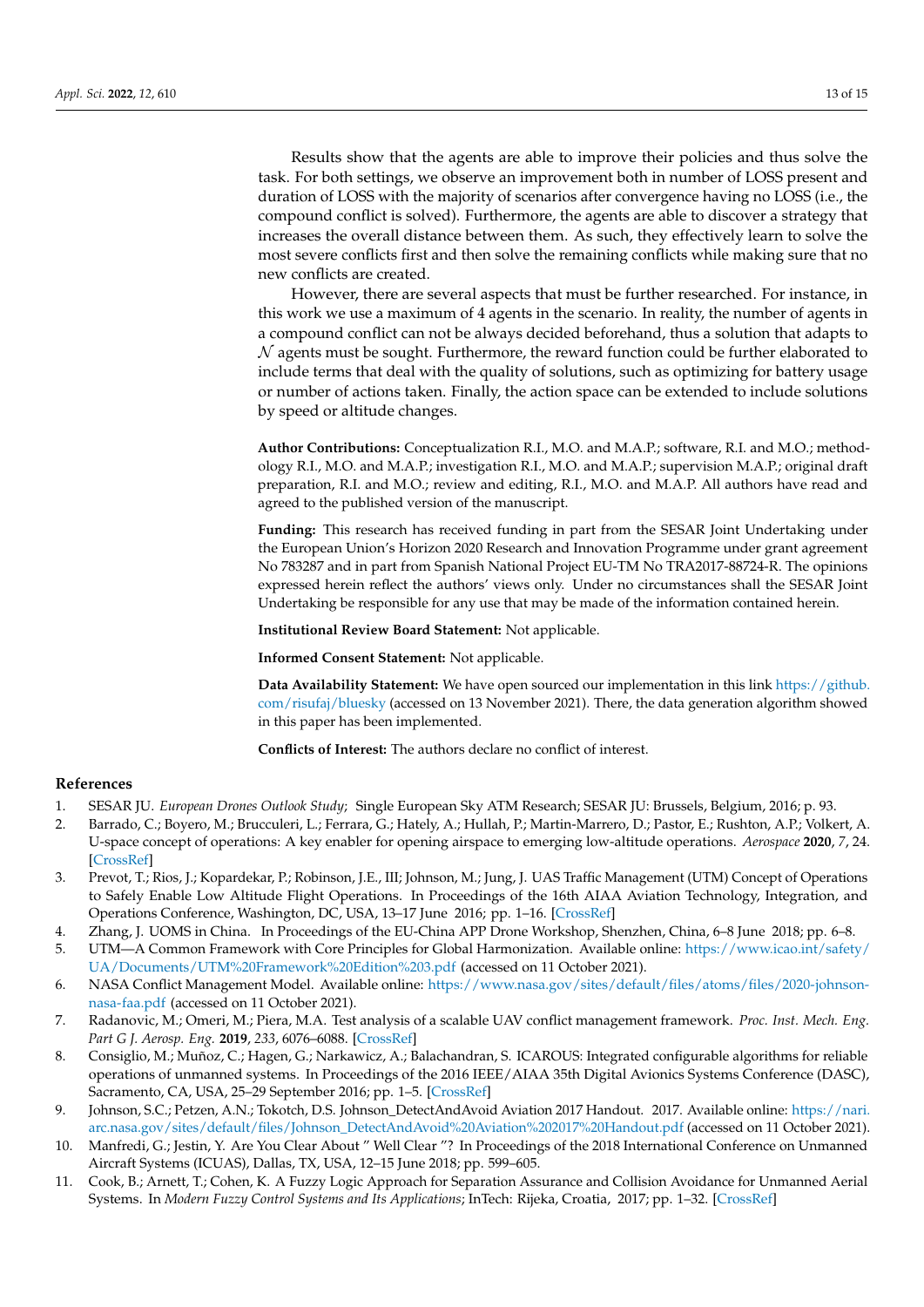- <span id="page-13-28"></span>12. Consiglio, M.; Duffy, B.; Balachandran, S.; Glaab, L.; Muñoz, C. Sense and avoid characterization of the independent configurable architecture for reliable operations of unmanned systems. In Proceedings of the 13th USA/Europe Air Traffic Management Research and Development Seminar 2019, Vienna, Austria, 17–21 June 2019.
- <span id="page-13-0"></span>13. Muñoz, C.A.; Dutle, A.; Narkawicz, A.; Upchurch, J. Unmanned aircraft systems in the national airspace system: A formal methods perspective. *ACM SIGLOG News* **2016**, *3*, 67–76. [\[CrossRef\]](http://dx.doi.org/10.1145/2984450.2984459)
- <span id="page-13-1"></span>14. Weinert, A.; Campbell, S.; Vela, A.; Schuldt, D.; Kurucar, J. Well-clear recommendation for small unmanned aircraft systems based on unmitigated collision risk. *J. Air Transp.* **2018**, *26*, 113–122. . [\[CrossRef\]](http://dx.doi.org/10.2514/1.D0091)
- <span id="page-13-2"></span>15. McLain, T.W.; Duffield, M.O. A Well Clear Recommendation for Small UAS in High-Density, ADS-B-Enabled Airspace. In Proceedings of the AIAA Information Systems-AIAA Infotech @ Aerospace, Grapevine, TX, USA, 9–13 January 2017.
- <span id="page-13-3"></span>16. Modi, H.C.; Ishihara, A.K.; Jung, J.; Nikaido, B.E.; D'souza, S.N.; Hasseeb, H.; Johnson, M. Applying Required Navigation Performance Concept for Traffic Management of Small Unmanned Aircraft Systems. In Proceedings of the 30th Congress of the International Council of the Aeronautical Sciences, Daejeon, Korea, 25–30 September 2016.
- <span id="page-13-4"></span>17. Jiang, J.; Dun, C.; Huang, T.; Lu, Z. Graph convolutional reinforcement learning. *arXiv* **2018**, arXiv:1810.09202.
- <span id="page-13-5"></span>18. Skowron, M.; Chmielowiec, W.; Glowacka, K.; Krupa, M.; Srebro, A. Sense and avoid for small unmanned aircraft systems: Research on methods and best practices. *Proc. Inst. Mech. Eng. Part G J. Aerosp. Eng.* **2019**, *233*, 6044–6062. [\[CrossRef\]](http://dx.doi.org/10.1177/0954410019867802)
- <span id="page-13-6"></span>19. Kuchar, J.K.; Yang, L.C. A review of conflict detection and resolution modeling methods. *IEEE Trans. Intell. Transp. Syst.* **2000**, *1*, 179–189. [\[CrossRef\]](http://dx.doi.org/10.1109/6979.898217)
- <span id="page-13-7"></span>20. Ribeiro, M.; Ellerbroek, J.; Hoekstra, J. Review of conflict resolution methods for manned and unmanned aviation. *Aerospace* **2020**, *7*, 79. [\[CrossRef\]](http://dx.doi.org/10.3390/aerospace7060079)
- <span id="page-13-8"></span>21. Bertram, J.; Wei, P. Distributed computational guidance for high-density urban air mobility with cooperative and non-cooperative collision avoidance. In Proceedings of the AIAA Scitech 2020 Forum, Orlando, FL, USA, 6–10 January 2020; p. 1371.
- <span id="page-13-9"></span>22. Yang, X.; Wei, P. Scalable multiagent computational guidance with separation assurance for autonomous urban air mobility. *J. Guid. Control Dyn.* **2020**, *43*, 1473–1486. [\[CrossRef\]](http://dx.doi.org/10.2514/1.G005000)
- <span id="page-13-10"></span>23. Hu, J.; Yang, X.; Wang, W.; Wei, P.; Ying, L.; Liu, Y. UAS Conflict Resolution in Continuous Action Space Using Deep Reinforcement Learning. In Proceedings of the AIAA Aviation 2020 Forum, Virtual Event, 15–19 June 2020; p. 2909.
- <span id="page-13-11"></span>24. Ribeiro, M.; Ellerbroek, J.; Hoekstra, J. Determining Optimal Conflict Avoidance Manoeuvres At High Densities With Reinforcement Learning. In Proceedings of the 10th SESAR Innovation Days, Virtual Event, 7–10 December 2020.
- <span id="page-13-12"></span>25. Isufaj, R.; Aranega Sebastia, D.; Piera, M.A. Towards Conflict Resolution with Deep Multi-Agent Reinforcement Learning. In Proceedings of the 14th USA/Europe Air Traffic Management Research and Development Seminar (ATM2021), New Orleans, LA, USA, 20–24 September 2021.
- <span id="page-13-13"></span>26. Lowe, R.; Wu, Y.; Tamar, A.; Harb, J.; Abbeel, P.; Mordatch, I. Multi-agent actor-critic for mixed cooperative-competitive environments. *arXiv* **2017**, arXiv:1706.02275.
- <span id="page-13-14"></span>27. Pham, D.T.; Tran, N.P.; Alam, S.; Duong, V.; Delahaye, D. A machine learning approach for conflict resolution in dense traffic scenarios with uncertainties. In Proceedings of the ATM Seminar 2019, 13th USA/Europe ATM R&D Seminar, Vienna, Austria, 7–21 June 2019.
- <span id="page-13-15"></span>28. Brittain, M.; Yang, X.; Wei, P. A deep multiagent reinforcement learning approach to autonomous separation assurance. *arXiv* **2020**, arXiv:2003.08353.
- <span id="page-13-16"></span>29. Dalmau, R.; Allard, E. Air Traffic Control Using Message Passing Neural Networks and Multi-Agent Reinforcement Learning. In Proceedings of the 10th SESAR Innovation Days, Virtual Event, 7–10 December 2020.
- <span id="page-13-17"></span>30. Manfredi, G.; Jestin, Y. An introduction to ACAS Xu and the challenges ahead. In Proceedings of the 2016 IEEE/AIAA 35th Digital Avionics Systems Conference (DASC), Sacramento, CA, USA, 25–29 September 2016; pp. 1–9.
- <span id="page-13-18"></span>31. Sutton, R.S.; Barto, A.G. *Introduction to Reinforcement Learning*; MIT Press: Cambridge, MA, USA, 1998; Volume 135.
- 32. Lee, J.B.; Rossi, R.A.; Kim, S.; Ahmed, N.K.; Koh, E. Attention models in graphs: A survey. *ACM Trans. Knowl. Discov. Data (TKDD)* **2019**, *13*, 1–25. [\[CrossRef\]](http://dx.doi.org/10.1145/3363574)
- <span id="page-13-19"></span>33. Hernandez-Leal, P.; Kartal, B.; Taylor, M.E. A survey and critique of multiagent deep reinforcement learning. *Auton. Agents Multi-Agent Syst.* **2019**, *33*, 750–797. [\[CrossRef\]](http://dx.doi.org/10.1007/s10458-019-09421-1)
- <span id="page-13-20"></span>34. Bellman, R. Dynamic programming and stochastic control processes. *Inf. Control* **1958**, *1*, 228–239. [\[CrossRef\]](http://dx.doi.org/10.1016/S0019-9958(58)80003-0)
- <span id="page-13-21"></span>35. François-Lavet, V.; Henderson, P.; Islam, R.; Bellemare, M.G.; Pineau, J. An introduction to deep reinforcement learning. *arXiv* **2018**, arXiv:1811.12560.
- <span id="page-13-22"></span>36. Mnih, V.; Kavukcuoglu, K.; Silver, D.; Graves, A.; Antonoglou, I.; Wierstra, D.; Riedmiller, M. Playing atari with deep reinforcement learning. *arXiv* **2013**, arXiv:1312.5602.
- <span id="page-13-23"></span>37. Littman, M.L. Markov games as a framework for multiagent reinforcement learning. In *Machine Learning Proceedings 1994, Proceedings of the Eleventh International Conference, Rutgers University, New Brunswick, NJ, USA, 10–13 July 1994*; Elsevier: Amsterdam, The Netherlands, 1994; pp. 157–163.
- <span id="page-13-24"></span>38. Wu, Z.; Pan, S.; Chen, F.; Long, G.; Zhang, C.; Philip, S.Y. A comprehensive survey on graph neural networks. *IEEE Trans. Neural Netw. Learn. Syst.* **2020**, *32*, 4–24. [\[CrossRef\]](http://dx.doi.org/10.1109/TNNLS.2020.2978386)
- <span id="page-13-25"></span>39. Veličković, P.; Cucurull, G.; Casanova, A.; Romero, A.; Lio, P.; Bengio, Y. Graph attention networks. arXiv 2017, arXiv:1710.10903.
- <span id="page-13-26"></span>40. Kipf, T.N.; Welling, M. Semi-supervised classification with graph convolutional networks. *arXiv* **2016**, arXiv:1609.02907.
- <span id="page-13-27"></span>41. Gilmer, J.; Schoenholz, S.S.; Riley, P.F.; Vinyals, O.; Dahl, G.E. Neural message passing for quantum chemistry. In Proceedings of the International Conference on Machine Learning, PMLR, Sydney, Australia, 6–11 August 2017; pp. 1263–1272.